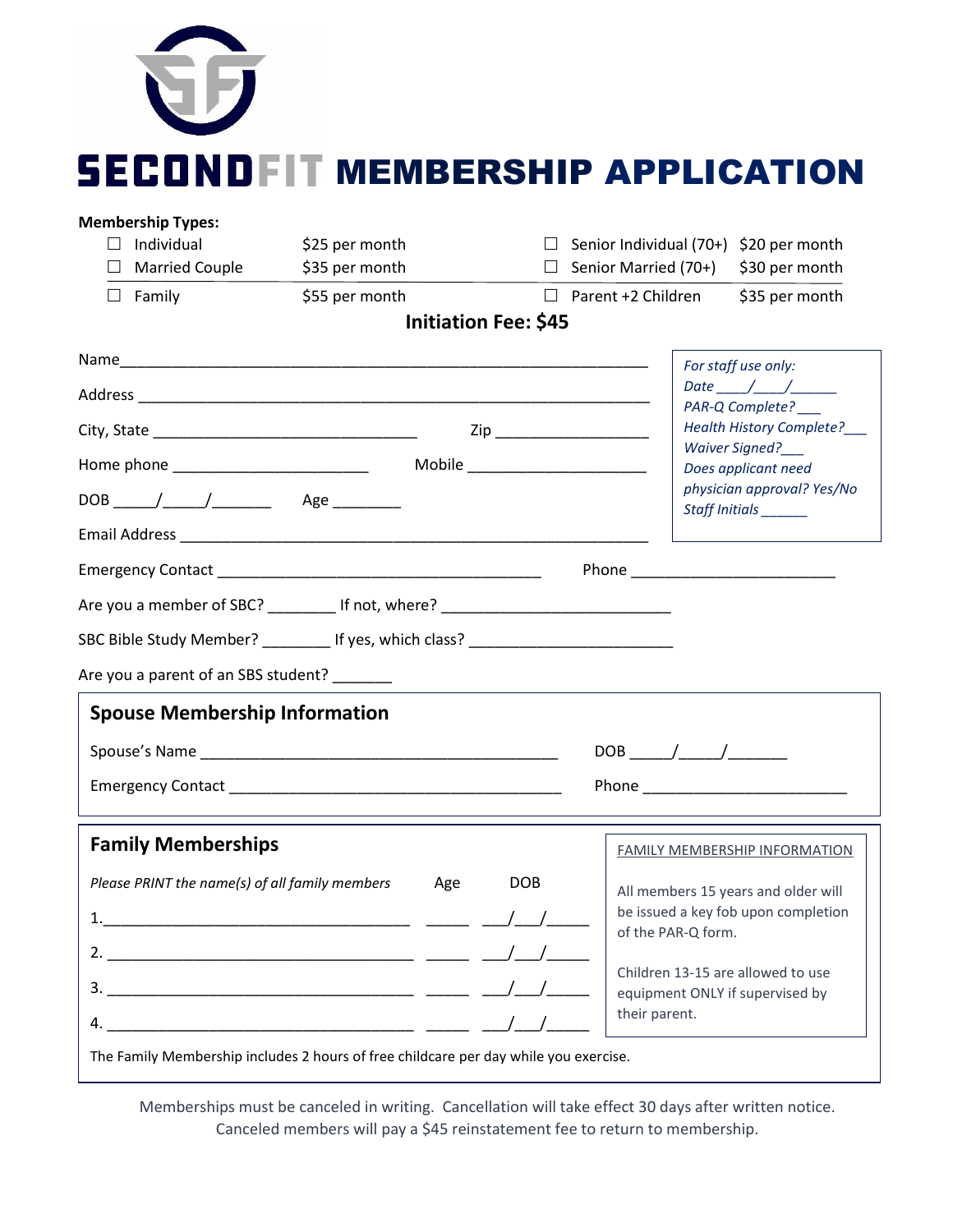## Fitness Center Payment Option

### Fitness Center monthly fees can be paid through Credit/Debit.

## **Fee Options: Membership Types:** Individual \$25 per month Senior Individual (70+) \$20 per month Married Couple \$35 per month Senior Married (70+) \$30 per month Family \$55 per month **Initiation Fee: \$45 Locker Rental:** *(If you are interested in an assigned locker, please complete the Locker Rental form)* Half Locker: \$5 per month Full Locker: \$10 per month Credit Card Authorization: Name on Credit/Debit Card: Cards accepted: Mastercard Visa Discover American Express Credit/Debit Card Number: Expiration Date: / Signature Date  $\overline{\phantom{a}}$  Date  $\overline{\phantom{a}}$ SECONDEIT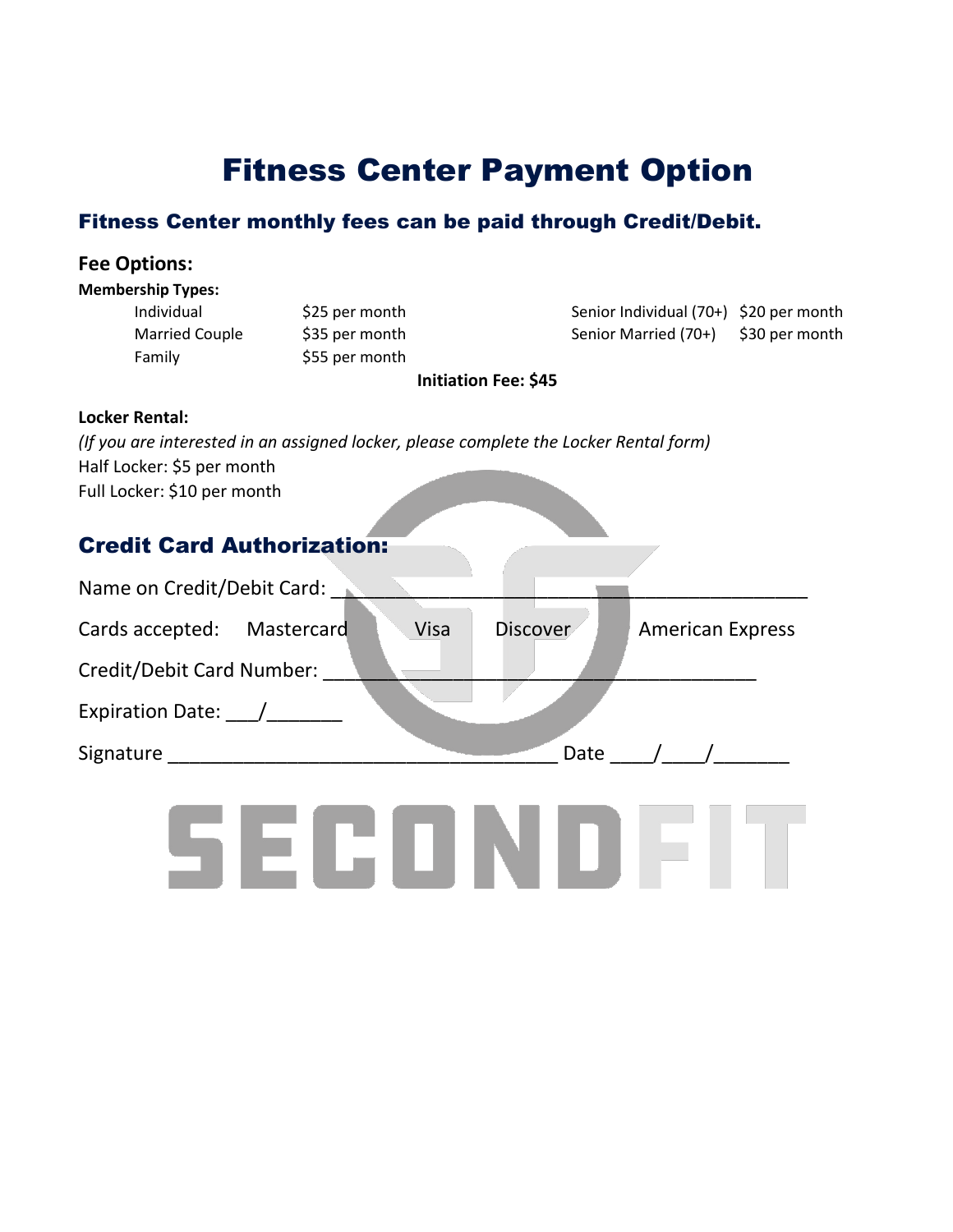| SECONI                                               | check with your doctor.                                                                                                                                                                                                                                                                                                                                              | If you are planning to become much more physically active than you are now, start<br>by answering the seven questions in the box below. If you are between the ages of<br>15 and 69, the PAR-Q will tell you if you should check with your doctor before you<br>start. If you are over 69 years of age, and you are not used to being very active, |  |  |  |
|------------------------------------------------------|----------------------------------------------------------------------------------------------------------------------------------------------------------------------------------------------------------------------------------------------------------------------------------------------------------------------------------------------------------------------|----------------------------------------------------------------------------------------------------------------------------------------------------------------------------------------------------------------------------------------------------------------------------------------------------------------------------------------------------|--|--|--|
| <b>YES</b>                                           | <b>NO</b><br>1. Has your doctor ever said that you have a heart condition and that you should only do physical<br>activity recommended by a doctor?                                                                                                                                                                                                                  |                                                                                                                                                                                                                                                                                                                                                    |  |  |  |
|                                                      | 2. Do you feel pain in your chest when you do physical activity?                                                                                                                                                                                                                                                                                                     |                                                                                                                                                                                                                                                                                                                                                    |  |  |  |
|                                                      | 3. In the past month, have you had chest pain when you were not doing physical activity?                                                                                                                                                                                                                                                                             |                                                                                                                                                                                                                                                                                                                                                    |  |  |  |
|                                                      | 4. Do you lose your balance because of dizziness or do you ever lose consciousness?                                                                                                                                                                                                                                                                                  |                                                                                                                                                                                                                                                                                                                                                    |  |  |  |
| $\Box$<br>activity?                                  | 5. Do you have a bone or joint problem that could be made worse by a change in your physical                                                                                                                                                                                                                                                                         |                                                                                                                                                                                                                                                                                                                                                    |  |  |  |
|                                                      | 6. Is your doctor currently prescribing drugs (for example, water pills) for your blood pressure or                                                                                                                                                                                                                                                                  |                                                                                                                                                                                                                                                                                                                                                    |  |  |  |
| heart condition?                                     |                                                                                                                                                                                                                                                                                                                                                                      |                                                                                                                                                                                                                                                                                                                                                    |  |  |  |
|                                                      | 7. Do you know of any other reason why you should not do physical activity?                                                                                                                                                                                                                                                                                          |                                                                                                                                                                                                                                                                                                                                                    |  |  |  |
|                                                      | YES to one or more questions                                                                                                                                                                                                                                                                                                                                         |                                                                                                                                                                                                                                                                                                                                                    |  |  |  |
| If                                                   | Talk to your doctor by phone or in person BEFORE you start becoming much more physically<br>active or BEFORE you have a fitness appraisal. Tell your doctor about the PAR-Q and which<br>questions you answered YES.                                                                                                                                                 |                                                                                                                                                                                                                                                                                                                                                    |  |  |  |
| you                                                  | . You may be able to do any activity you want-as long as you start slowly and build up gradually. Or,<br>you may need to restrict your activities to those which are safe for you. Talk with your doctor about<br>the kinds of activities you wish to participate in and follow his/her advice.<br>• Find out which community programs are safe and helpful for you. |                                                                                                                                                                                                                                                                                                                                                    |  |  |  |
|                                                      |                                                                                                                                                                                                                                                                                                                                                                      |                                                                                                                                                                                                                                                                                                                                                    |  |  |  |
| answered                                             |                                                                                                                                                                                                                                                                                                                                                                      |                                                                                                                                                                                                                                                                                                                                                    |  |  |  |
|                                                      |                                                                                                                                                                                                                                                                                                                                                                      |                                                                                                                                                                                                                                                                                                                                                    |  |  |  |
|                                                      | NO to all questions                                                                                                                                                                                                                                                                                                                                                  | Delay becoming much more active:<br>. If you are not feeling well because of a                                                                                                                                                                                                                                                                     |  |  |  |
| sure that you can:                                   | If you answered NO honestly to all PAR-Q questions, you can be reasonably                                                                                                                                                                                                                                                                                            | temporary illness such as a cold or a fever-<br>wait until you feel better; or                                                                                                                                                                                                                                                                     |  |  |  |
|                                                      | • Start becoming much more physically active-begin slowly and build up                                                                                                                                                                                                                                                                                               | . If you are or may be pregnant-talk to your                                                                                                                                                                                                                                                                                                       |  |  |  |
|                                                      |                                                                                                                                                                                                                                                                                                                                                                      |                                                                                                                                                                                                                                                                                                                                                    |  |  |  |
| gradually. This is the safest and easiest way to go. |                                                                                                                                                                                                                                                                                                                                                                      | doctor before you start becoming more active.                                                                                                                                                                                                                                                                                                      |  |  |  |
|                                                      | • Take part in a fitness appraisal-this is an excellent way to determine your                                                                                                                                                                                                                                                                                        | Please note: If your health changes so that you                                                                                                                                                                                                                                                                                                    |  |  |  |
|                                                      | basic fitness so that you can plan the best way for you to live actively.                                                                                                                                                                                                                                                                                            | then answer YES to any of the above questions, tell<br>your fitness or health professional. Ask whether                                                                                                                                                                                                                                            |  |  |  |
|                                                      |                                                                                                                                                                                                                                                                                                                                                                      | you should change your physical activity plan.                                                                                                                                                                                                                                                                                                     |  |  |  |
|                                                      | Informed use of the PAR-Q: The Canadian Society for Exercise Physiology, Health Canada, and their agents assume no liability for persons who undertake<br>physical activity, and if in doubt after completing this questionnaire, consult your doctor prior to physical activity.                                                                                    |                                                                                                                                                                                                                                                                                                                                                    |  |  |  |
|                                                      | I have read, understood and completed this questionnaire. Any questions I had were answered to my full satisfaction.                                                                                                                                                                                                                                                 |                                                                                                                                                                                                                                                                                                                                                    |  |  |  |
|                                                      |                                                                                                                                                                                                                                                                                                                                                                      |                                                                                                                                                                                                                                                                                                                                                    |  |  |  |

Common sense is your best guide when you answer these question. Please read the questions carefully and answer each one honestly:**Check YES or NO**

# HEALTH HISTORY QUESTIONNAIRE

Signature of parent\_\_\_\_\_\_\_\_\_\_\_\_\_\_\_\_\_\_\_\_\_\_\_\_\_\_\_\_\_\_\_\_\_\_\_\_\_ Witness \_\_\_\_\_\_\_\_\_\_\_\_\_\_\_\_\_\_\_\_\_\_\_\_\_\_\_\_\_\_\_

Or Guardian (for participants under the age of majority)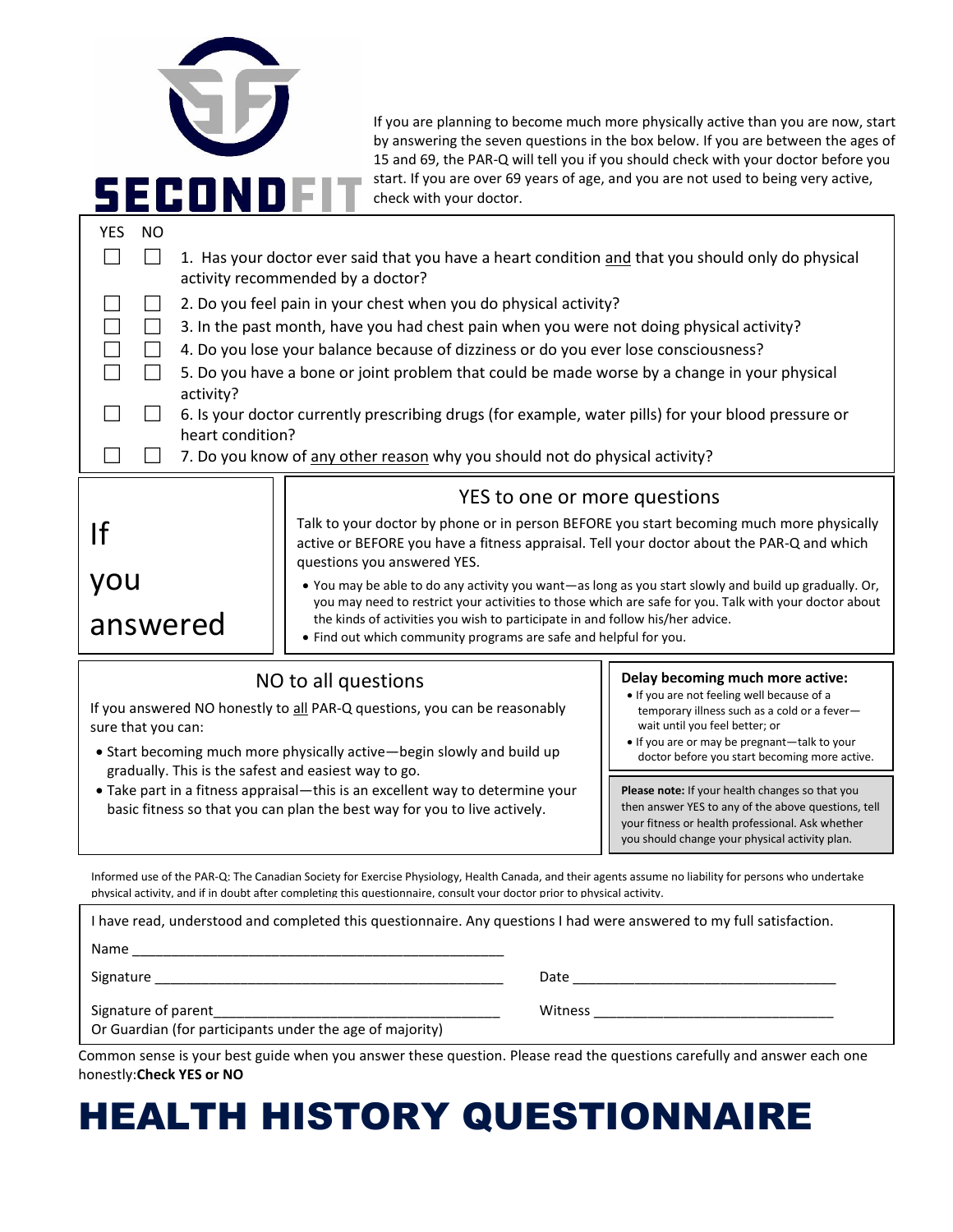### Each Member over 15 years of age must complete the Health History Questionnaire.

| Name                         |                 |  |  |  |
|------------------------------|-----------------|--|--|--|
|                              |                 |  |  |  |
|                              |                 |  |  |  |
| Height Weight Gender DOB / / | Age ___________ |  |  |  |
|                              |                 |  |  |  |
|                              |                 |  |  |  |
|                              |                 |  |  |  |

Regular physical activity is safe for people. However, some individuals should check with their doctor before they start an exercise program. To help us determine if you should consult with your doctor before starting to exercise with (Second's Family Life Center), please read the following questions carefully and answer each one honestly. All information will be kept confidential. Please check YES or NO:

| <b>YES</b> | <b>NO</b> |                                                                                                                           |
|------------|-----------|---------------------------------------------------------------------------------------------------------------------------|
|            |           | 1. Do you have a heart condition?                                                                                         |
|            |           | 2. Have you ever experienced a stroke?                                                                                    |
|            |           | 3. Do you have epilepsy?                                                                                                  |
|            |           | 4. Are you pregnant?                                                                                                      |
|            |           | 5. Do you have diabetes?                                                                                                  |
|            |           | 6. Do you have emphysema?                                                                                                 |
|            |           | 7. Do you feel pain in your chest when you engage in physical activity?                                                   |
|            |           | 8. Do you have chronic bronchitis?                                                                                        |
|            |           | 9. In the past month, have you had chest pain when you were not doing physical activity?                                  |
|            |           | 10. Do you ever lose consciousness or do you ever lose control of your balance due to<br>chronic dizziness?               |
|            |           | 11. Are you currently being treated for a bone or joint problem that restricts you from<br>engaging in physical activity? |
|            |           | 12. Has a physician ever told you or are you aware that you have high blood pressure?                                     |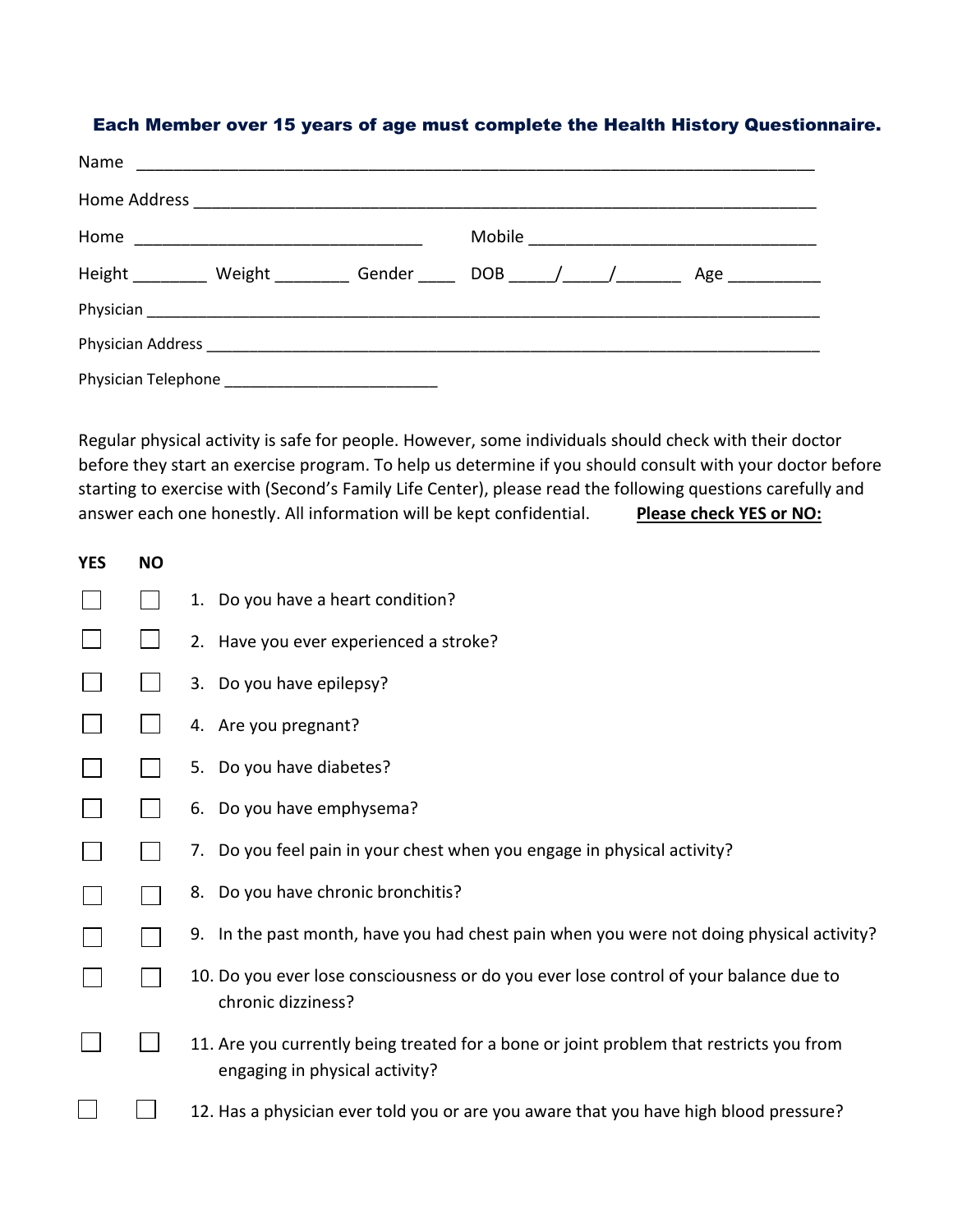|                    | 13. Has anyone in your immediate family (parents/brothers/sisters) had a heart attack,<br>stroke, or cardiovascular disease before age 55? |
|--------------------|--------------------------------------------------------------------------------------------------------------------------------------------|
|                    | 14. Has a physician ever told you or are you aware that you have a high cholesterol level?                                                 |
|                    | 15. Do you currently smoke?                                                                                                                |
|                    | 16. Are you a male over 44 years of age?                                                                                                   |
|                    | 17. Are you a female over 54 years of age?                                                                                                 |
|                    | 18. Are you currently exercising LESS than 1 hour per week? If you answered no, please list<br>your activities.                            |
|                    | 19. Are you currently taking any medications? Please list the medications and its                                                          |
| mentioned above:   | Please indicate any special medical condition, medication or devices that limit physical activity not                                      |
|                    |                                                                                                                                            |
|                    |                                                                                                                                            |
|                    |                                                                                                                                            |
| full satisfaction. | I have read, understood, and completed this questionnaire. Any questions that I had were answered to my                                    |
|                    | Date $\_\_\_\_\_\_\_\$                                                                                                                     |
|                    |                                                                                                                                            |